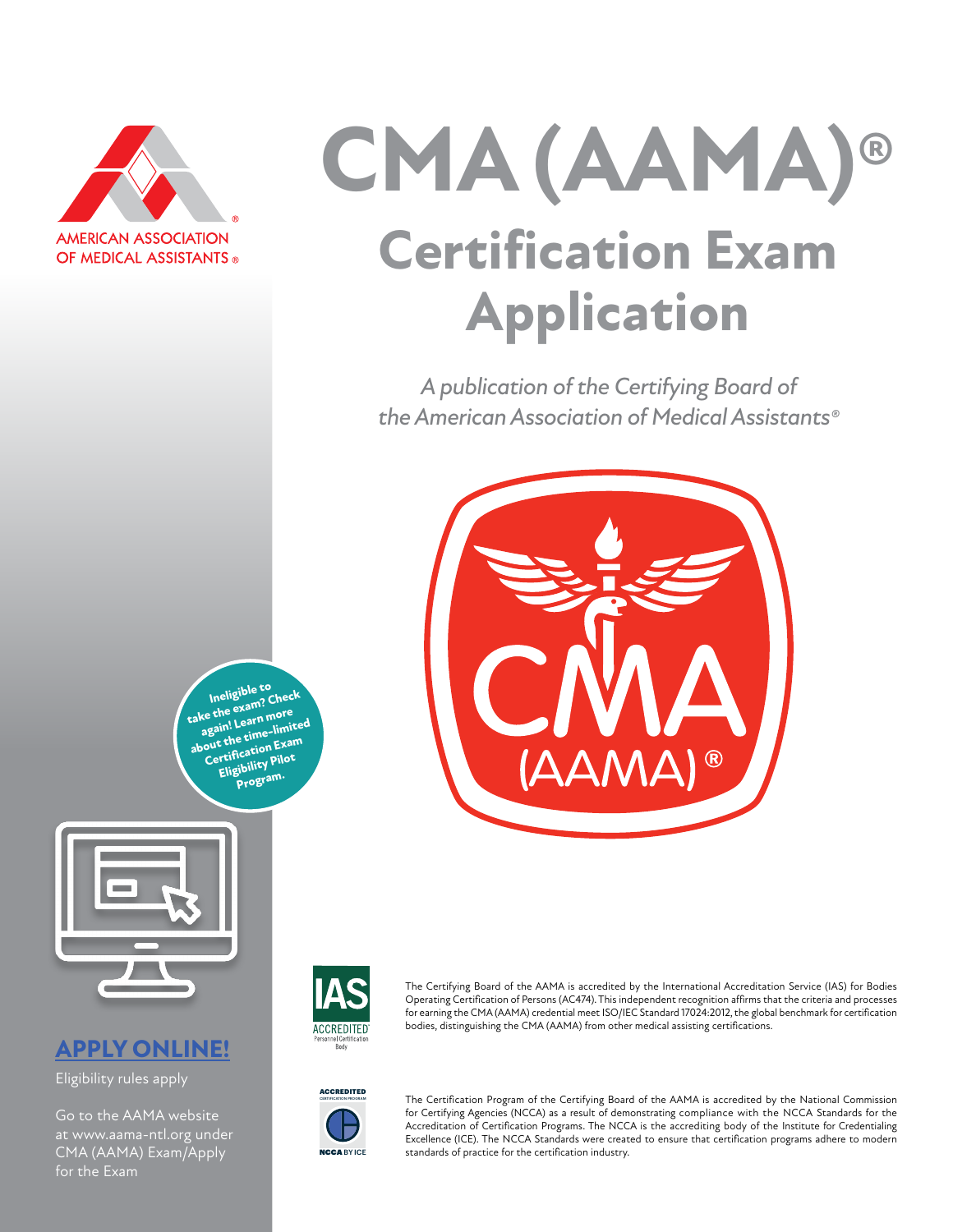# **Table of Contents**

# **About the Exam**

| The CMA (AAMA) <sup>®</sup> Credential       |   |
|----------------------------------------------|---|
| Exam Eligibility and Requirements            |   |
| Certification Exam Eligibility Pilot Program | 3 |
| <b>Applicant Agreement</b>                   |   |

# **Exam Information and Policies**

| $CMA$ (AAMA) <sup>®</sup> Certification Exam Application | 4 |
|----------------------------------------------------------|---|
| <b>Exam Candidacy Limits</b>                             | 4 |
| Credential Expiration/Recertification                    | 4 |
| <b>Exam Eligibility Requirements</b>                     | 4 |
| <b>Candidate Eligibility Categories</b>                  | 4 |
| <b>Accreditation Periods</b>                             | 4 |
| <b>Required Documentation</b>                            | 4 |
| Verification of Program Completion                       | 5 |
| Candidate Fee                                            | 5 |
| Ninety-Day Testing Period                                | 5 |
| <b>Application Timelines</b>                             | 5 |
| Notification of Application Status                       | 5 |
| Exam Scheduling Permit                                   | 6 |
| Candidate Name/Address Specifications                    | 6 |
| Release of Information                                   | 6 |
| <b>Exceptions to Information Release</b>                 | 6 |
| Special Accommodations                                   | 6 |
| Grounds for Denial of Eligibility                        | 6 |
| Exam Format                                              | 7 |
| <b>Study Suggestions</b>                                 | 7 |
| <b>Failure to Test</b>                                   | 7 |
| Transfer to New Testing Period                           | 7 |
| Request for an Appeal                                    | 7 |
| Public Access to Aggregate Exam Results                  |   |
| <b>AAMA</b> Membership                                   | 7 |

| <b>AAMA</b> Contact Information |  |
|---------------------------------|--|
|                                 |  |

# **Test Center Scheduling and Policies**

| <b>Appointment Scheduling</b>                  | 8 |
|------------------------------------------------|---|
| Exam Date Scheduling                           | 8 |
| <b>Test Center Identification Requirements</b> | 8 |
| Appointment Changes/Failure to Appear          | 8 |
| <b>Test Centers and Conditions</b>             | 8 |
| <b>Test Center Cancellations/Rescheduling</b>  | 8 |
| Arrival and Admittance                         | 8 |
| <b>Test Center Regulations</b>                 | 9 |
| <b>Rules of Conduct</b>                        | 9 |
| Tutorial                                       | 9 |
| Completing the Exam                            | 9 |
| <b>Posttest Survey</b>                         |   |

# **Post-exam Information and Policies**

| <b>On-Site Pass/Fail Notification</b>               | 10      |
|-----------------------------------------------------|---------|
| <b>Official Score Notification</b>                  | 10      |
| Withholding/Withdrawing Official Score Notification |         |
| and CMA (AAMA) Certification                        | 10      |
| Verification of Exam Results                        | 10      |
| Certificate and Wallet Card                         | 10      |
| CMA (AAMA) Recertification Requirements             | 10      |
| <b>Employer Verification of CMA (AAMA) Status</b>   | 10      |
| <b>Exam Application Steps</b>                       | 11      |
| <b>Exam Application</b>                             | $12 \,$ |



#### *Published by the*

**Certifying Board of the American Association of Medical Assistants** 20 N. Wacker Dr., Ste. 1575 Chicago, IL 60606 **Phone:** 800/228-2262 **Fax:** 312/899-1259 **Website:** www.aama-ntl.org **Email:** CMAExam@aama-ntl.org

© 2022 The Certifying Board of the American Association of Medical Assistants

*All rights reserved. No part of this publication may be reproduced, stored in a retrieval system or transmitted, in any form or by any means, known now or in the future, including electronic, mechanical, photographic or magnetic without prior written permission of the publisher.*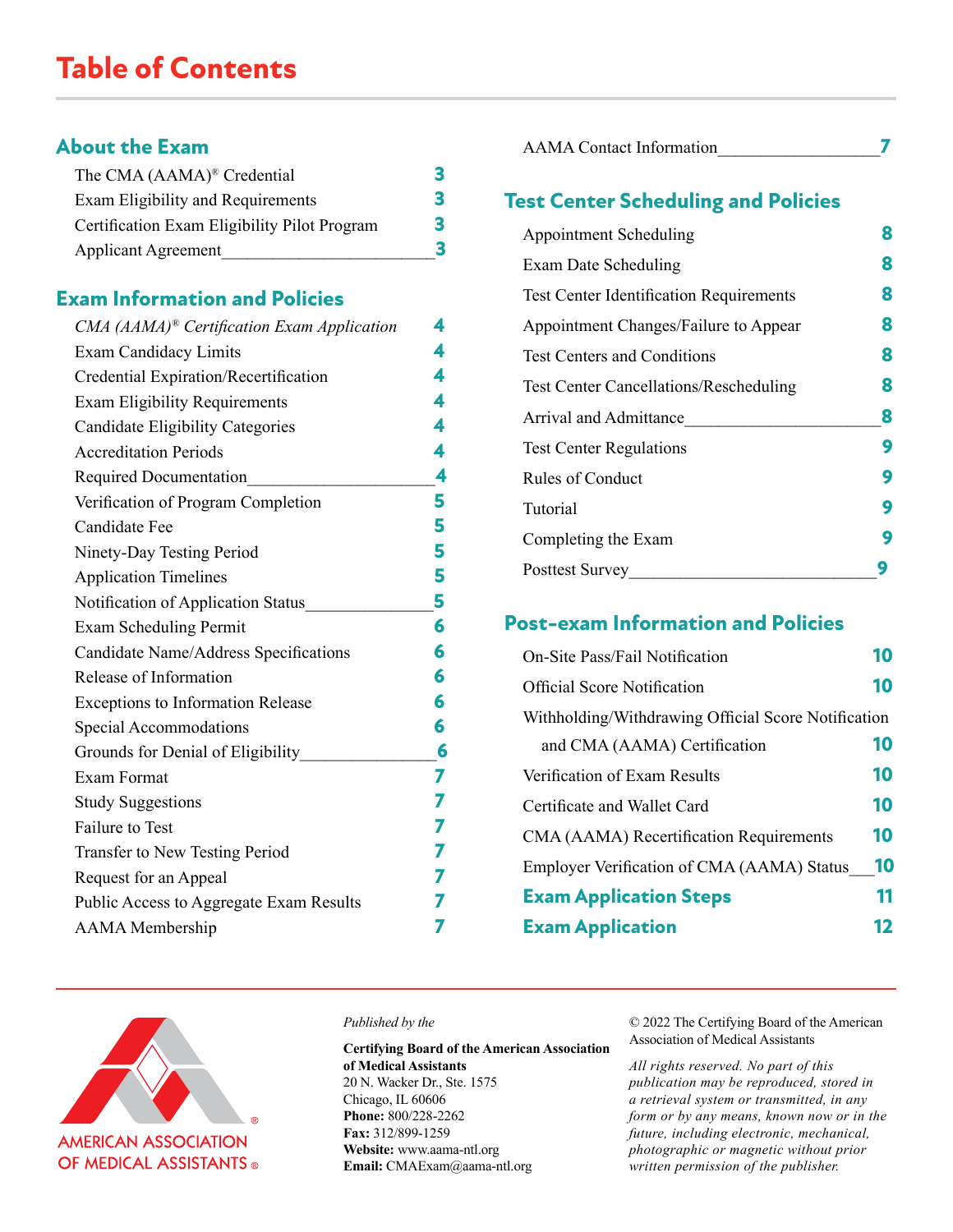# **The CMA (AAMA)® Credential**

The Certified Medical Assistant (AAMA)®—or CMA (AAMA)® credential represents a medical assistant who has been credentialed through the Certifying Board of the American Association of Medical Assistants® (AAMA). The credential is awarded to candidates who pass the CMA (AAMA) Certification Exam. The credential must be recertified every 60 months by continuing education or exam to give evidence of continuing competency and knowledge, and thus better protect patients. The CMA (AAMA) must have current status in order to use the credential.

*The Certifying Board of the American Association of Medical Assistants (AAMA) does not discriminate among applicants as to age, sex, race, religion, or national origin. Membership in the AAMA is not required. Policies of the Certifying Board and fees are subject to change without notice.*

# **Exam Eligibility and Requirements**

The following outlines the eligibility categories, requirements, and fees required to sit for the CMA (AAMA) Certification Exam:

# **Eligibility, Documentation, and Fees\***

| <b>Eligibility Category</b>                                                                                                                                                                                                                            | <b>Required Documentation</b>                                                                                                                                                                                        | <b>Fee (Nonrefundable)</b>                                  |
|--------------------------------------------------------------------------------------------------------------------------------------------------------------------------------------------------------------------------------------------------------|----------------------------------------------------------------------------------------------------------------------------------------------------------------------------------------------------------------------|-------------------------------------------------------------|
| <b>Category 1</b><br>Completing student or recent graduate of a CAAHEP-<br>or ABHES-accredited medical assisting program<br>Completing students may take the exam no earlier than 30 days<br>prior to completing their formal education and practicum. | <b>Category 1</b><br>No documentation required. Your program<br>completion-including a practicum-must be verified<br>by your program director in order for you to receive<br>your official scores and certification. | <b>Category 1</b><br>\$125                                  |
| <b>Category 2</b><br>Category 2<br>Nonrecent graduate of a CAAHEP- or ABHES-<br>accredited medical assisting program                                                                                                                                   | <b>Category 2</b><br>Official transcript                                                                                                                                                                             | <b>Category 2</b><br>\$125 AAMA members<br>\$250 nonmembers |
| <b>Category 3</b><br>CMA (AAMA) recertificant                                                                                                                                                                                                          | <b>Category 3</b><br>No documentation is necessary if you have provided<br>your CMA (AAMA) certificate number and most recent<br>certification or recertification date on the application.                           | <b>Category 3</b><br>\$125 AAMA members<br>\$250 nonmembers |

*\*The candidate fee applies for each exam attempt.*

# **Certification Exam Eligibility Pilot Program**

The AAMA has launched a time-limited pilot program that opens a new education pathway for medical assistants to become eligible to sit for the CMA (AAMA) Certification Exam. See the [Certification Exam](https://www.aama-ntl.org/cma-aama-exam/eligibility-pilot-program)  [Eligibility Pilot Program](https://www.aama-ntl.org/cma-aama-exam/eligibility-pilot-program) webpage of the AAMA website to find out more about the requirements and to submit documentation for review.

# **Applicant Agreement**

*By virtue of submitting an application for the CMA (AAMA) Certification Exam, I acknowledge what follows:*

I have not served as a member of the Certifying Board of the AAMA or AAMA Task Force for Test Construction within the 24-month period prior to the date of the CMA (AAMA) Certification Exam for which I am applying.

The information supplied in this application is true and accurate to the best of my knowledge. I acknowledge that the Certifying Board may refuse to accept this application and may decline to permit me to take the exam. Further, the Certifying Board may invalidate the scores on this exam if it receives evidence satisfactory to the AAMA that the statements made by me are not true and accurate or that I engaged in any inappropriate conduct before, during, or after the exam (such as

giving or obtaining unauthorized information or aid).

I understand and consent to the fact that if I am in Eligibility Category 1, the AAMA will request and must receive verification from my program director that I was enrolled in the medical assisting program and that I took the exam no earlier than 30 days before I completed my formal education and practicum.

I agree that the information I supplied on this form may be released for the following purposes: (1) statistics and research; (2) employer recruitment of CMAs (AAMA); (3) membership recruitment purposes by the AAMA and its state societies and local chapters; and (4) the names and exam scores of initial certification candidates will be released to the officials of the medical assisting program from which each applicant graduated. If I do not want my name and exam scores sent to my medical assisting program or my information released to any other party, I will instruct the Certifying Board by certified mail, no later than 10 days before taking the exam, to withhold such information. I fully understand that requests received after this time will not be honored.

I have read, understand, and will abide by the policies set forth in this *CMA (AAMA) Certification Exam Application*.

I am aware that all exam candidates and CMA (AAMA) certificants must abide by and are subject to the principles and disciplinary sanctions outlined in *[AAMA Code of Conduct and Disciplinary Standards and](https://www.aama-ntl.org/docs/default-source/cma-exam/aama-code-of-conduct-and-disciplinary-standards.pdf)  [Procedures for CMAs \(AAMA\) and Exam Candidates](https://www.aama-ntl.org/docs/default-source/cma-exam/aama-code-of-conduct-and-disciplinary-standards.pdf)*.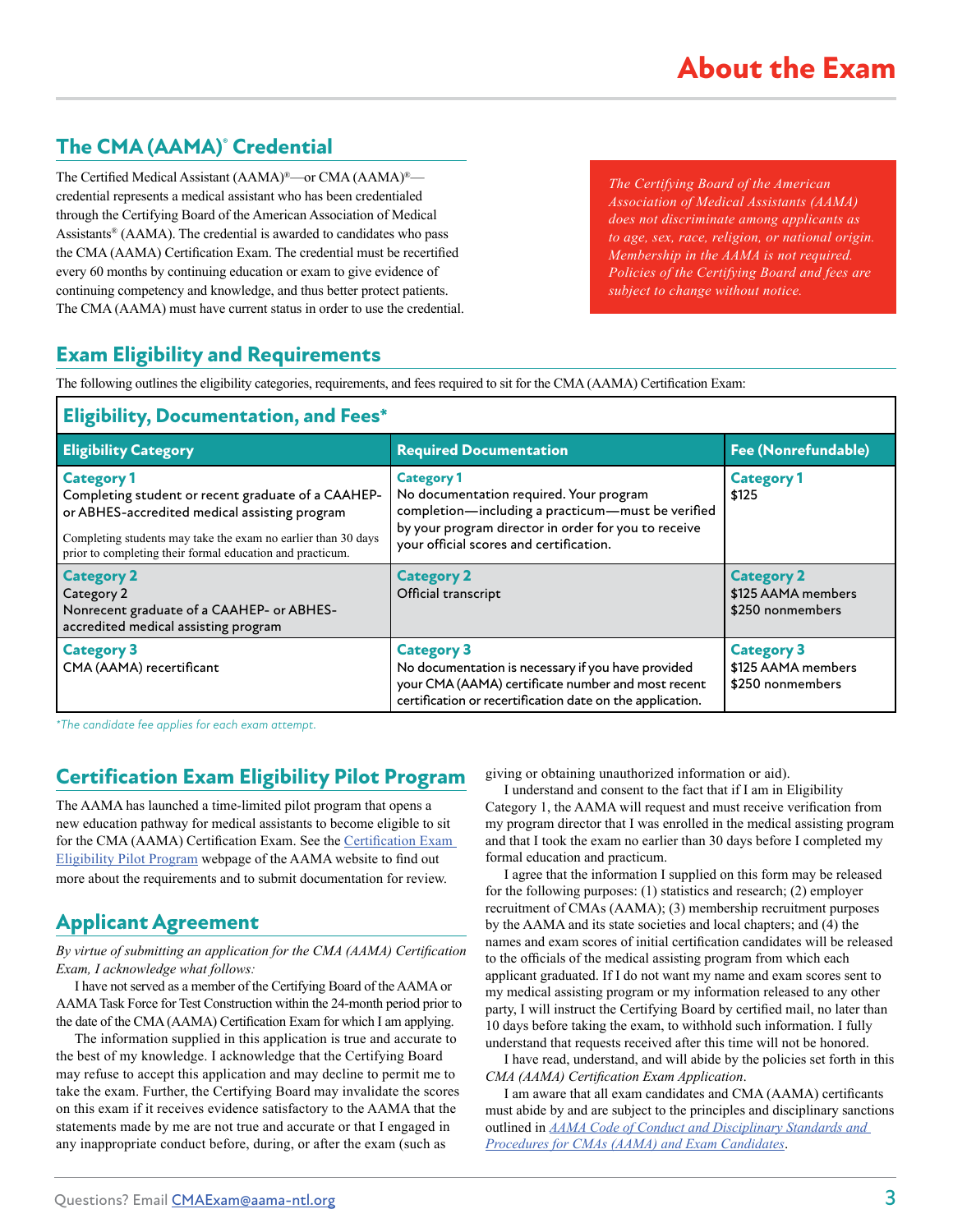# *CMA (AAMA)® Certification Exam Application*

Keep this application as a resource for understanding the exam application process until you have received your scores for the exam. Requirements and fees listed in this application are subject to change without notice.

# **Exam Candidacy Limits**

Initial candidates for the CMA (AAMA) Certification Exam are allowed a limit of three opportunities to take and pass the exam. If the candidate does not pass the exam after three attempts, the candidate is no longer eligible for the CMA (AAMA) credential unless verification (an official transcript) is provided that the candidate enrolled in the same or another accredited medical assisting program again and completed all requirements for the program.

# **Credential Expiration/Recertification**

All newly certified and recertifying CMAs (AAMA) will be current for 60 months from the end of the calendar month of initial certification or most recent recertification.

Those not recertifying on or before the expiration date of their credential will be considered as having an expired credential.

An individual whose credential has expired for more than three months forfeits the right to reactivate the credential by continuing education and must sit for the CMA (AAMA) Certification Exam. Payment of a \$50 reactivation fee plus the recertification by exam fee will be required.

# **Exam Eligibility Requirements**

To be eligible for the CMA (AAMA) Certification Exam, you must be about to complete or have successfully completed a medical assisting program accredited by the Commission on Accreditation of Allied Health Education Programs (CAAHEP) or by the Accrediting Bureau of Health Education Schools (ABHES). Individuals who have been awarded the CMA (AAMA) credential are also eligible to recertify by taking the CMA (AAMA) Certification Exam.

Contact the AAMA Certification Department for assistance in determining if you meet these eligibility requirements.

**Ineligible candidate refund policy.** If you do not meet the exam eligibility requirements, your application will be canceled. The candidate fee, less a \$65 administrative fee, will be refunded within four to six weeks after your application has been reviewed.

# **Candidate Eligibility Categories**

Applicants must qualify for one of the following eligibility categories:

#### *Category 1. Completing Student or Recent Graduate of a CAAHEP- or ABHES-Accredited Medical Assisting Program*

**Completing students** may take the CMA (AAMA) Certification Exam no earlier than 30 days prior to completing their formal education and practicum.

**Recent graduates** are those who apply for the exam within 12 months of graduation.

#### *Category 2. Nonrecent Graduate of a CAAHEP- or ABHES-Accredited Medical Assisting Program*

**Nonrecent graduates** are those who apply for the exam more than 12 months after graduation.

#### *Category 3. CMA (AAMA) Recertificant*

**Recertificants** are those who are—or have been—a CMA (AAMA) and are applying for the CMA (AAMA) Certification Exam to recertify their credential.

#### *Certification Exam Eligibility Pilot Program.*

#### *Graduate of a Qualified Postsecondary Medical Assisting Program*

The AAMA has launched a time-limited pilot program that opens a new education pathway for medical assistants to become eligible to sit for the CMA (AAMA) Certification Exam. See the [Certification Exam](https://www.aama-ntl.org/cma-aama-exam/eligibility-pilot-program)  [Eligibility Pilot Program](https://www.aama-ntl.org/cma-aama-exam/eligibility-pilot-program) webpage of the AAMA website to find out more about the requirements and to submit documentation for review.

# **Accreditation Periods**

Under Category 1 or 2, candidates who graduate from a CAAHEP- or ABHES-accredited program that was accredited at any time during the student's enrollment, or who graduated within the 36 months prior to the program becoming CAAHEP- or ABHES-accredited are eligible to apply for the CMA (AAMA) Certification Exam. The 12-month period for student or recent graduate fee eligibility begins on the date that the program is granted CAAHEP or ABHES accreditation.

# **Required Documentation**

**Completing students and recent graduates.** No documentation is necessary; however, your program director will be required to verify your program completion as stipulated by the CMA (AAMA) Certification Exam application policies. The Certifying Board reserves the right to request an official transcript at any time.

**Nonrecent graduates.** Submit an official transcript that verifies your graduation from an accredited medical assisting program.

Transcripts will not be returned to the candidates or any other person or entity under any circumstances.

**Recertificant applicants.** No documentation is necessary if you have provided your CMA (AAMA) certificate number and most recent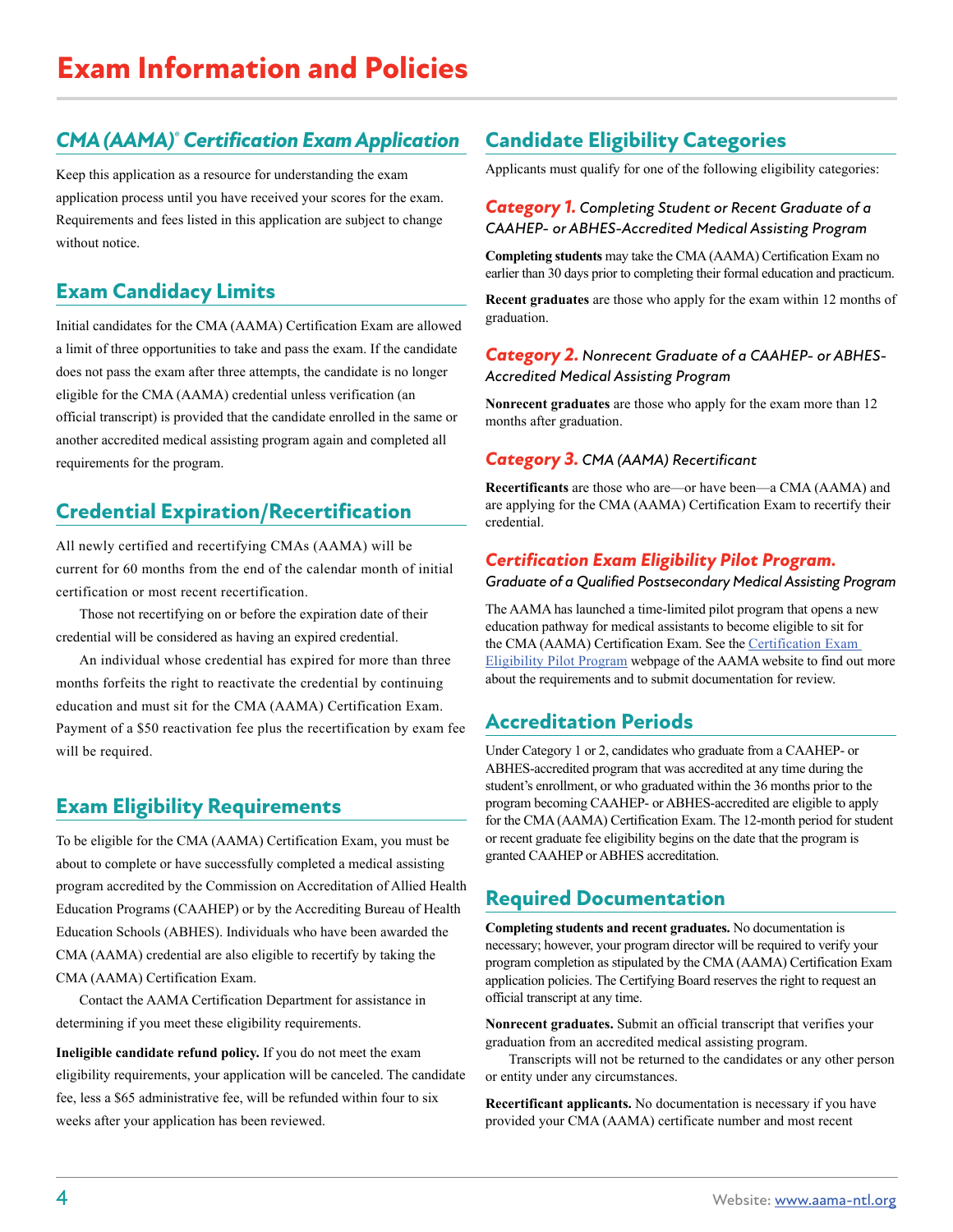certification or recertification date on the application. Otherwise, contact the AAMA Certification Department for assistance.

**Graduates of a qualified postsecondary medical assisting program under the Certification Exam Eligibility Pilot Program.** See the [Certification Exam Eligibility Pilot Program](https://www.aama-ntl.org/cma-aama-exam/eligibility-pilot-program) webpage of the AAMA website for details on the required documentation.

# **Verification of Program Completion**

If you are a completing student or recent graduate, your program director will receive a form that must be completed to verify that you fulfilled all formal coursework requirements, including a practicum, and that you did not take the CMA (AAMA) Certification Exam earlier than 30 days prior to the date that you fulfilled all program requirements.

*Note that you may be required to document your program completion by submitting an official transcript or other proof of graduation if information is later received that an error was made regarding your program completion.* 

*Program directors and their designees who negligently or fraudulently verify that an examinee has completed all program requirements as described in this application may be subject to disciplinary sanctions by any certifying or licensing body whose credential they hold. Such violations may be reported to the Commission on Accreditation of Allied Health Education Programs or the Accrediting Bureau of Health Education Schools.*

# **Candidate Fee**

The candidate fee must accompany the application. If complete payment for all current, outstanding, or past due fees is not received by the AAMA, you will not receive an exam Scheduling Permit, and you will not be able to schedule an exam session. Acceptance of payment by the AAMA does not imply exam eligibility.

- Fee payments are nonrefundable and are nontransferable to another candidate or to another 90-day testing period.
- *Do not send personal checks*. Candidate fees must be paid by money order, credit or debit card, cashier's/certified check, or institution check.
- A \$25 service charge will be assessed to you for returned institution checks, declined credit cards, and credit card chargebacks. Your application will not be approved until these fees are successfully submitted.

# **Ninety-Day Testing Period**

Each candidate is allowed a 90-day period in which to take the exam. Your 90-day testing period will be assigned based on the testing period start date you indicate on your application. The start date should be the earliest date that you wish to sit for the exam. Your 90-day testing period will be recorded on your test center Scheduling Permit.

The AAMA Certification Department reserves the right to assign a testing period start date to a candidate (e.g., if the application is received after the required due date, no start date was given, or if an inappropriate start date was listed).

# **Application Timelines**

Refer to the following charts for assistance in determining when to apply.

#### *Online Application Timelines*

| Apply on or between      | <b>Earliest Available Testing Period Start Date</b> |
|--------------------------|-----------------------------------------------------|
| 1st to 14th of any month | I 1st of next month                                 |
| 15th to end of any month | 15th of next month                                  |

#### *Mailed Application Timelines*

| Application Is Received on or between | <b>Earliest Available Testing Period Start Date</b> |
|---------------------------------------|-----------------------------------------------------|
| 1st to 14th of any month              | 15th of next month                                  |
| 15th to end of any month              | 1st of month after next                             |

#### *Example Timelines for Online and Mailed Applications*

| Apply online on or between | <b>Mailed Application Is</b><br>Received on or between | <b>Earliest Available 90-Day</b><br><b>Testing Period Start Date</b> |
|----------------------------|--------------------------------------------------------|----------------------------------------------------------------------|
| January 1–14               | December 15-31                                         | February 1                                                           |
| January 15-31              | January 1-14                                           | February 15                                                          |

*Note: Applicants who must submit specific documentation must allow extra time for application processing:*

- *• Candidates requesting a waiver due to having been found guilty of a felony, or pleaded guilty to a felony, or having a professional license, registration, or certification denied, revoked, suspended, or subjected to probationary conditions by a regulatory authority or certification board*
- *• Disabled persons who require special provisions on exam day*
- *• Nonrecent graduates who do not submit an official transcript with their application*

# **Notification of Application Status**

Once your eligibility for the exam has been confirmed and you have completed your application, you will receive an email within five to 10 days of the date your application has been received depending on whether you applied online or mailed your application. Contact the AAMA Certification Department if you do not receive notification within these time frames.

**Registered status.** If your application is complete, your status will be noted as "Registered"; your assigned 90-day testing period will be listed; and the availability date of your exam Scheduling Permit will be included.

**Incomplete status.** If the required documentation or payment is missing, your status will be noted as "Incomplete." Reasons why an application is considered incomplete may include the following:

- Nonpayment of fees, insufficient fees, or a declined credit/debit card
- Missing CAAHEP or ABHES accreditation code
- Missing official transcript (nonrecent graduates)
- Missing felony waiver or special testing accommodations request form and documentation

Failure to respond as requested will delay your testing period start date and may nullify your application so that you will need to reapply, as well as pay the candidate fee again.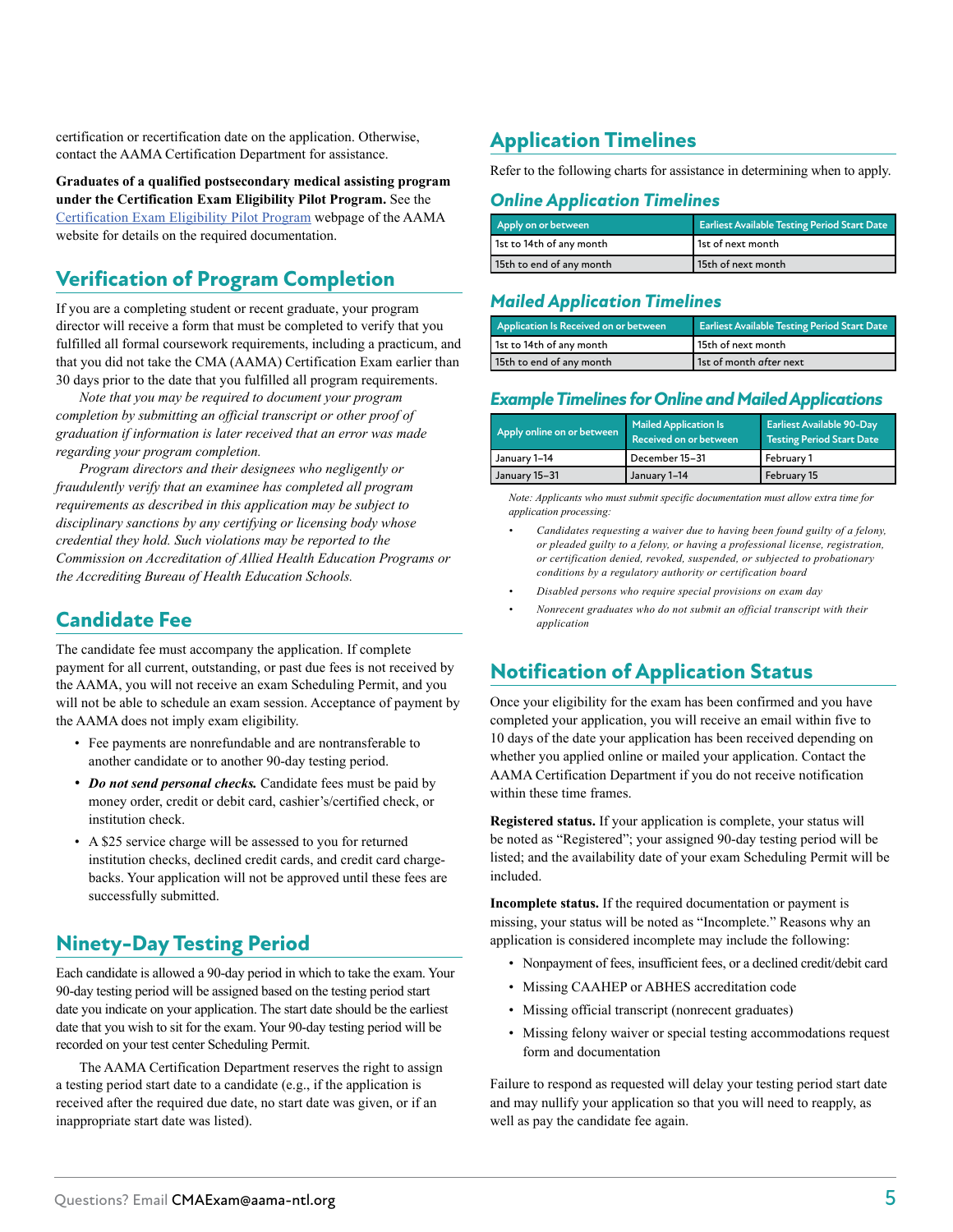# **Exam Scheduling Permit**

Permits to schedule an exam appointment will be available to candidates who are fully registered, have no outstanding payments, and have submitted all required documentation. You must log in online and print out the Scheduling Permit or present your Scheduling Permit in electronic format.

On your exam day, you must bring to the test center your Scheduling Permit and an unexpired, government-issue form of identification (ID) that includes both your photograph and signature (e.g., a driver's license or passport).

# **Candidate Name/Address Specifications**

Exam notices will be sent to the email address you provide on your application. You must include a valid email address. The exam Scheduling Permit will be accessible three days prior to the start of your 90-day testing period. The name on your Scheduling Permit will appear as written on your application. The name on your application, therefore, must exactly match the name on the ID you present at the test center. *(See "Test Center Identification Requirements.")* 

You are responsible for providing updates to your email and mailing addresses. The AAMA is not responsible for correctly addressed items that, for any reason, are not delivered to you. Take these precautions to help ensure you receive important notifications:

- Use an email address that will be valid for the next year (school addresses often are closed after graduation).
- Add CMAExam@aama-ntl.org to your approved email list.
- Check your spam or junk email folder for emails from "CMA Exam."

Access to a valid email address, a computer, and a printer are necessary to register for the exam. You must log in online and print the Scheduling Permit and bring it to the test center. You cannot print your Scheduling Permit at the Prometric test center. You will not be allowed access to the test center without your Scheduling Permit.

Complete instructions on how to access the Scheduling Permit will be emailed to approved applicants three days prior to the beginning of their 90-day testing period.

# **Release of Information**

Certification status is a matter of public record and may be released. The following information is not of public record and cannot be divulged without the written permission of the applicant:

- Exam enrollment status
- Certification date
- Certificate number
- Exam score
- Number of exam attempts
- Exam eligibility category
- Number of recertifications
- Number of activities listed in continuing education registry
- Personal information, such as contact information

# **Exceptions to Information Release**

Refer to "Applicant Agreement" for limited exceptions to the release of information.

# **Special Accommodations**

Disabled persons who require special provisions on exam day must submit a [Special Testing Accommodations Request Form](https://www.aama-ntl.org/docs/default-source/cma-exam/cma-exam-special-accomodation-request.pdf) (available on the AAMA website) with the application, candidate fee, and written documentation of the following:

- A formal diagnosis by a skilled evaluator (e.g., a psychologist)
- The credentials and documentation of the expertise of the evaluator providing documentation referenced immediately above
- Specific findings in support of the diagnosis
- Current functional limitations
- Explanation of the specific requests for special accommodations

While the Certifying Board will make every effort to fulfill special accommodation requests, it reserves the right to deny or postpone requests which are not submitted as specified above or which, in the judgment of the Certifying Board, would jeopardize the security of the exam material or the integrity of scores derived from the exam.

Written notification will be provided to the candidate detailing the accommodations and any procedures that must be followed to ensure the test center can accommodate the stated needs on the test date.

# **Grounds for Denial of Eligibility**

The following are grounds for denial of eligibility for the CMA (AAMA) credential, or for discipline of the CMA (AAMA):

- Obtaining or attempting to obtain certification or recertification of the CMA (AAMA) credential by fraud or deception
- Knowingly assisting another to obtain or attempt to obtain certification or recertification by fraud or deception
- Misstatement of material fact or failure to state a material fact in application for certification or recertification
- Falsifying information required for admission to the CMA (AAMA) Certification Exam, impersonating another examinee, or falsifying education or credentials
- Copying answers, permitting another to copy answers, or providing or receiving unauthorized advice about exam content during the CMA (AAMA) Certification Exam
- Unauthorized possession or distribution of exam materials, including copying and reproducing exam questions

Generally, individuals who have been found guilty of a felony, pleaded guilty to a felony, or had a professional license, registration, or certification denied, revoked, suspended, or subjected to probationary conditions by a regulatory authority or certification board are not eligible to take the CMA (AAMA) Certification Exam. However, the Certifying Board may grant a waiver based upon mitigating circumstances. If you wish to request that the Certifying Board permit you to take the test, you must submit a [Request for](http://www.aama-ntl.org/docs/default-source/cma-exam/cma-exam-request-waiver.pdf)  [Waiver Form](http://www.aama-ntl.org/docs/default-source/cma-exam/cma-exam-request-waiver.pdf) (available on the AAMA website) and written evidence that demonstrates your felony conviction or plea should not prevent you from taking the CMA (AAMA) Certification Exam. See the Request for Waiver Form for important details.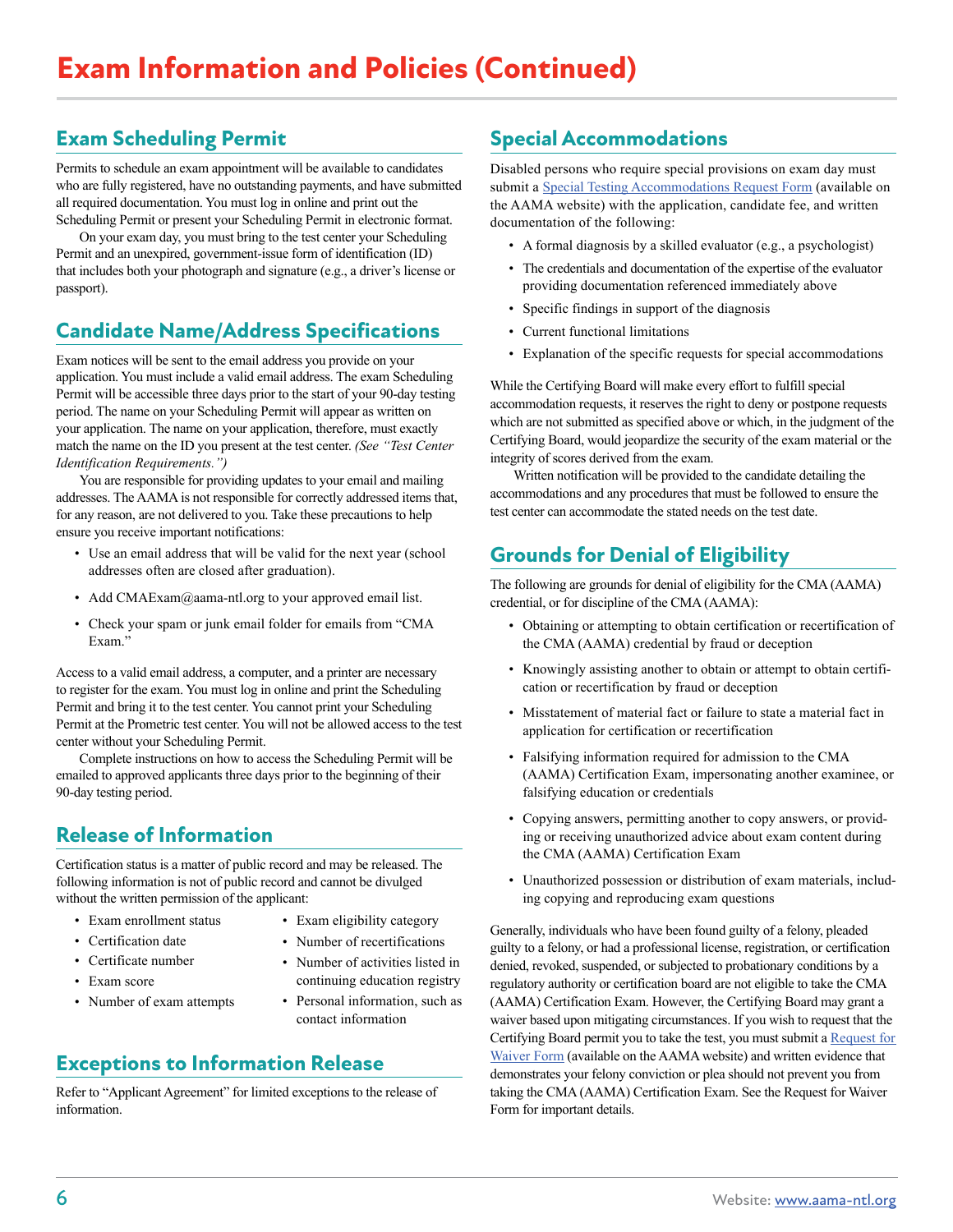# **Exam Format**

The exam consists of 200 multiple-choice questions. Of these, 180 questions will be scored and 20 will be pretested. The pretest questions are included for evaluation and possible use as scored questions on future exams. These pretest questions are randomly placed throughout the exam and cannot be identified by the candidates. A candidate's score is based on the number of correct responses to scored questions only. The pretest questions are not counted toward a candidate's score. *(Refer to "Completing the Exam" for exam length.)*

# **Study Suggestions**

Visit the AAMA website for [study resources,](https://www.aama-ntl.org/cma-aama-exam/study) including the following:

- *• Content Outline for the CMA (AAMA)® Certification Exam.* The CMA (AAMA) Certification Exam is based on the current *Content Outline*, which is developed in relation to the latest AAMA *Occupational Analysis.* Examinees should be familiar with the subject matter and topics listed in the *Content Outline* that is effective during their testing period.
- **• CMA (AAMA) Certification Practice Exam.** The 200 questions in this online practice exam will increase your familiarity with the types of questions that will be on the CMA (AAMA) Certification Exam. *Note: None of the questions in the practice exam will be on the actual exam.*
- **• Anatomy and physiology and medical terminology questions.** These provide an opportunity to test your knowledge of these topic areas.

# **Failure to Test**

If you fail to schedule, appear, test, or complete all required components of the exam during your 90-day period of eligibility, you will forfeit your candidate fee. If you choose to reapply at a later date, you must submit another application and the appropriate exam fee.

# **Transfer to New Testing Period**

For a \$65 fee, a candidate may transfer the testing eligibility period to include the next immediately available 90-day testing period. Requests must be submitted in writing to the AAMA Certification Department

at least 30 days prior to the end of the original testing period. Only one transfer is allowed.

# **Request for an Appeal**

Anyone may appeal an action or decision of the AAMA Certification Department and/or the Certifying Board by submitting a written request to the AAMA Director of Certification. This right to appeal includes exam scores. The Certifying Board will govern the appeal request, the review process, and the final response.

# **Public Access to Aggregate Exam Results**

Individuals or entities may request from an institution the aggregate CMA (AAMA) Certification Exam performance results of its graduates and ask for the right to verify the institution's report of the results with the AAMA Certification Department. Verification that the institution has granted this right must be in writing and signed. Contact information for the signee must be included.

# **AAMA Membership**

Membership in the American Association of Medical Assistants is not required for certification or recertification. If you fulfill the eligibility requirements and your membership dues are paid prior to or at the time of application for the exam, then you are eligible for the AAMA member rate.

To join, enroll online at www.aama-ntl.org or call the AAMA Membership Department at 800/228-2262 or 312/899-1500.

# **AAMA Contact Information**

For answers to questions about the certification process, visit the AAMA website or contact the AAMA Certification Department:

> **Website:** www.aama-ntl.org  **Email:** CMAExam@aama-ntl.org  **Phone:** 800/228-2262 or 312/899-1500

# **CMA (AAMA) VERIFICATION**

**Employers quickly check credentials of staff and potential employees online**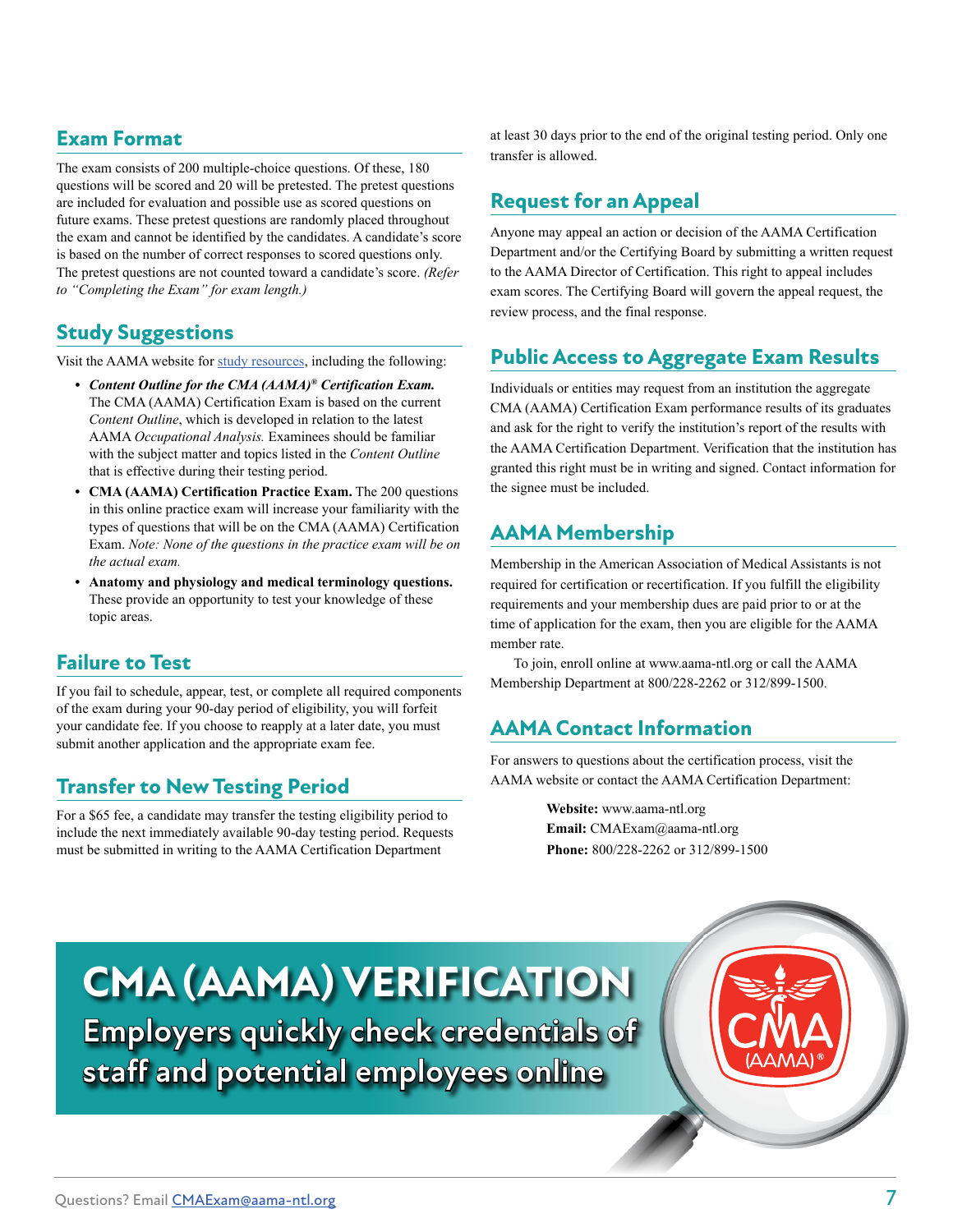# **Appointment Scheduling**

Exam appointments are made through Prometric. If you have met all application requirements, you will receive an email with Scheduling Permit instructions no later than three days before your 90-day testing period begins. You then must do the following:

- Log in and print out the Scheduling Permit.
- Use the Scheduling Permit to make an exam appointment.
- Bring the Scheduling Permit with you to your appointment.

Your candidate identification number (CIN) will be listed on the Scheduling Permit. The CIN is a unique identifier that you will use only at the test center when you first log into the computer to begin your exam.

Immediately after you access your Scheduling Permit, verify all information for accuracy. You may schedule an appointment to take the exam at your convenience Monday through Saturday during the 90-day testing period recorded on your Scheduling Permit.

Contact the AAMA Certification Department immediately at 800/228-2262 if your Scheduling Permit is not accessible three days before the start date of your 90-day testing period or if the name on your Scheduling Permit differs from how your name appears on your ID card. *(See "Test Center Identification Requirements" for details.)* Allow five business days for the new Scheduling Permit to be available once any corrections are made. Name changes or corrections cannot be made less than one month prior to your scheduled test appointment.

# **Exam Date Scheduling**

You must have your Scheduling Permit to schedule your exam appointment. You are solely responsible for making and keeping your scheduled appointment date. Make your appointment on the Prometric scheduling website at www.prometric.com/aama or by calling the phone number listed on your Scheduling Permit. When scheduling your appointment, remember the following:

- **• Contact Prometric upon receipt of your Scheduling Permit.** Prometric schedules test appointments on a first-come, firstserved basis. The sooner you schedule your appointment, the more likely you will receive your preferred time and location. Do not wait until the last moment to attempt to schedule an appointment. If an appointment is not available within the testing period, you will forfeit your candidate fee. Unscheduled candidates (walk-ins) will not be admitted to the test center.
- **• Refer to your Scheduling Permit when you make your appointment.** When you contact Prometric to schedule your test appointment, you will be asked to provide the information located in the box at the top of the Scheduling Permit. Prometric will provide you with the test date, time, location, telephone number, and your appointment confirmation number.
- **• Confirm your test center location.** Before your appointment, confirm your test center location via the Prometric website (www. prometric.com) or by contacting Prometric at the phone number listed on your Scheduling Permit. Call this number also if you need directions to your test center.

# **Test Center Identification Requirements**

On your exam day, you must bring to the test center your Scheduling Permit and an unexpired, government-issue form of ID that includes

both your photograph and signature (e.g., a driver's license or passport). If your ID contains your photograph and not your signature, you may use another form of unexpired identification that contains your signature (e.g., an employee ID card or credit card) to supplement your photobearing, government-issue ID.

The first and last names on your ID must exactly match the names on your Scheduling Permit. The only acceptable difference would be the presence of a middle name, middle initial, or suffix on one document and its absence on the other. If you do not have acceptable forms of ID, you will not be allowed to test.

# **Appointment Changes/Failure to Appear**

You must schedule an appointment for your exam. Unscheduled candidates (walk-ins) will not be admitted to the test center.

If you fail to test during your 90-day period of eligibility, you will forfeit your candidate fee. Eligibility extensions are not granted.

If you choose to reapply at a later date, submission of another application and payment of the appropriate candidate fee will be required.

In order to reschedule your exam appointment to another date or location, you must contact Prometric by noon Eastern time at least two business days prior to your scheduled appointment. You may reschedule only for an appointment during your 90-day test period.

Prometric will charge you a \$46 rescheduling fee (subject to change) if you fail to appear for your rescheduled appointment.

# **Test Centers and Conditions**

Prometric provides computer-based test services for academic assessment, professional licensure, and certification. All Prometric test centers are set up similarly. This enhances security and ensures the same standards for comfort and uniformity for all examinees. Prometric test centers provide the resources necessary for secure administration of the exam, including video and audio monitoring and recording, and use of digital cameras to record the identity of examinees.

# **Test Center Cancellations/Rescheduling**

In the event of bad weather, a natural disaster, or other emergency, the Certifying Board and Prometric will determine whether circumstances warrant cancellation and rescheduling of exams at a particular test center.

Exams will not be canceled and rescheduled if the test center administrator is able to open the test center. Every attempt will be made to administer all exams as scheduled. However, should an exam be canceled at a test center, all affected candidates will be contacted about rescheduling their exams.

# **Arrival and Admittance**

Arrive at the Prometric test center at least 30 minutes before your scheduled test time on your exam date. If you arrive late, you may not be admitted. If you arrive more than 30 minutes after your scheduled test time, you will not be permitted to take the exam. In that event, you must pay a fee to Prometric to reschedule your exam. Your rescheduled exam date must fall within your assigned testing period. A complete application and candidate fee are required to reapply for the exam if you do not test within the 90-day testing period.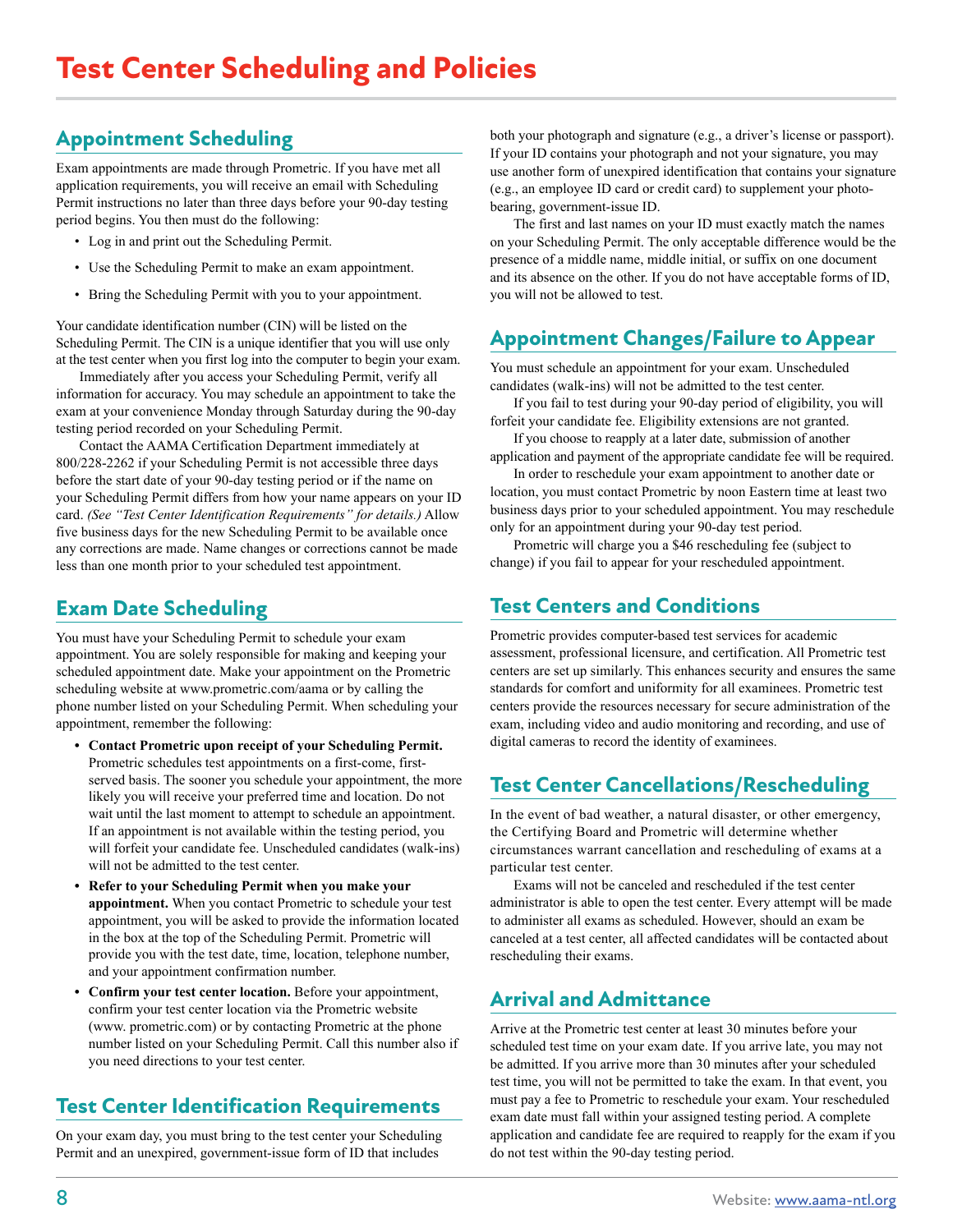Upon arrival at the test center, you must present the required identification, sign a test center log, be photographed, and store your personal belongings in your assigned locker. Test center staff will collect your Scheduling Permit. You will be instructed to write your name and candidate identification number (CIN) on one of the laminated writing surfaces provided. Your Scheduling Permit will be retained at the test center administrator's station. You may request access to the Scheduling Permit during the exam if it becomes necessary for you to rewrite the CIN on the laminated writing surface. In addition to the laminated writing surfaces, you will be provided with dry-erase markers and an eraser. Test center staff will escort you to your assigned test station and instruct you on the use of the computer equipment. You must enter your CIN to start the exam.

# **Test Center Regulations**

Test center staff monitor all test sessions for the exam. You must follow the instructions of test center staff. Failure to do so may result in a determination of irregular behavior.

If staff observe you violating rules or engaging in other forms of irregular behavior, they will not necessarily tell you of the observation at the time of the exam.

Test center staff members are not authorized to answer questions regarding exam content, test software, or scoring.

You may not bring any personal belongings into the test area, including but not limited to the following:

- Mechanical or electronic devices (e.g., cell phones, personal digital assistants [PDAs], calculators, watches, electronic paging devices, recording or filming devices, or radios)
- Outerwear (e.g., coats, jackets, headwear, or gloves)
- Book bags, backpacks, handbags, briefcases, or wallets
- Books, notes, written materials, or scratch paper
- Food, candy, gum, or beverages

You must store personal items in a designated locker outside the secure test area. Keep in mind that the storage facilities are small and that all stored mechanical or electronic devices must be turned off. Personal items and their contents may be subject to inspection. Any materials that reasonably appear to be reproductions of any AAMA exam materials will be confiscated. Making notes of any kind during an exam, except on the materials provided by the test center, is not permitted.

# **Rules of Conduct**

When you submit an application for the CMA (AAMA) Certification Exam, you agree to abide by the following rules of conduct:

- You are the person named on the Scheduling Permit.
- You will not give, receive, or obtain any form of unauthorized assistance during the exam or your break.
- You will not have in your possession any formulas, study materials, notes, papers, or electronic devices.
- Before entering the test room, you will place any formulas, study materials, notes, or paper in your possession in a locker. All personal belongings must also be placed in a locker before you enter the test room.
- You will not leave your test station for a break unless the break screen is visible on your monitor.
- You will not use a telephone or other communication device at any point during the exam, including breaks, for any purpose related to test content.
- You will not remove materials in any form (written, printed, recorded, or any other type) from the test center.
- All exam materials remain the property of the Certifying Board, and you will maintain confidentiality of the materials. You will not reproduce or attempt to reproduce exam materials through memorization or any other means. Also, you will not provide information relating to exam content that may give or attempt to give unfair advantage to individuals who may be taking the exam. This includes verbally sharing or posting information regarding exam items and/or answers on the internet.

If you violate these rules of conduct, you may be directed to leave the test center before you complete the exam. Evidence of violation of any test administration rule, including these rules of conduct, may result in disciplinary sanctions. See *[AAMA Code of Conduct and Disciplinary](https://www.aama-ntl.org/docs/default-source/cma-exam/aama-code-of-conduct-and-disciplinary-standards.pdf)  [Standards and Procedures for CMAs \(AAMA\) and Exam Candidates](https://www.aama-ntl.org/docs/default-source/cma-exam/aama-code-of-conduct-and-disciplinary-standards.pdf)* for details.

# **Tutorial**

Before the exam begins, there will be an optional tutorial that shows how to navigate through the exam. The maximum time allowed for the tutorial is 15 minutes. The time used for the tutorial is not counted as part of the test time and will not affect your score.

# **Completing the Exam**

Upon completion of the optional 15-minute tutorial, the exam will be administered in four 40-minute segments. You will have an optional 20 minutes (total) for breaks between segments. You can split those 20 minutes as you wish. Your test time will not be extended if you decline the tutorial or the optional break time. You will have 160 minutes to answer all the exam questions. The maximum time allowed for your exam appointment will be three hours and 15 minutes (195 minutes).

Once you begin, the exam cannot be canceled or rescheduled unless a technical problem requires rescheduling. If a computer problem occurs during the test, you should notify test center staff immediately. In the rare event of a technical problem, the test software is designed to allow the test to restart at the point it was interrupted. In most cases, the test can be restarted at the point of interruption with no loss of test time. In the rare event of a technical problem occurring that requires your exam to be rescheduled, you will be allowed to test at a later date at no additional cost.

# **Posttest Survey**

After completing the exam, you have the opportunity to respond to a survey about the exam and test center conditions.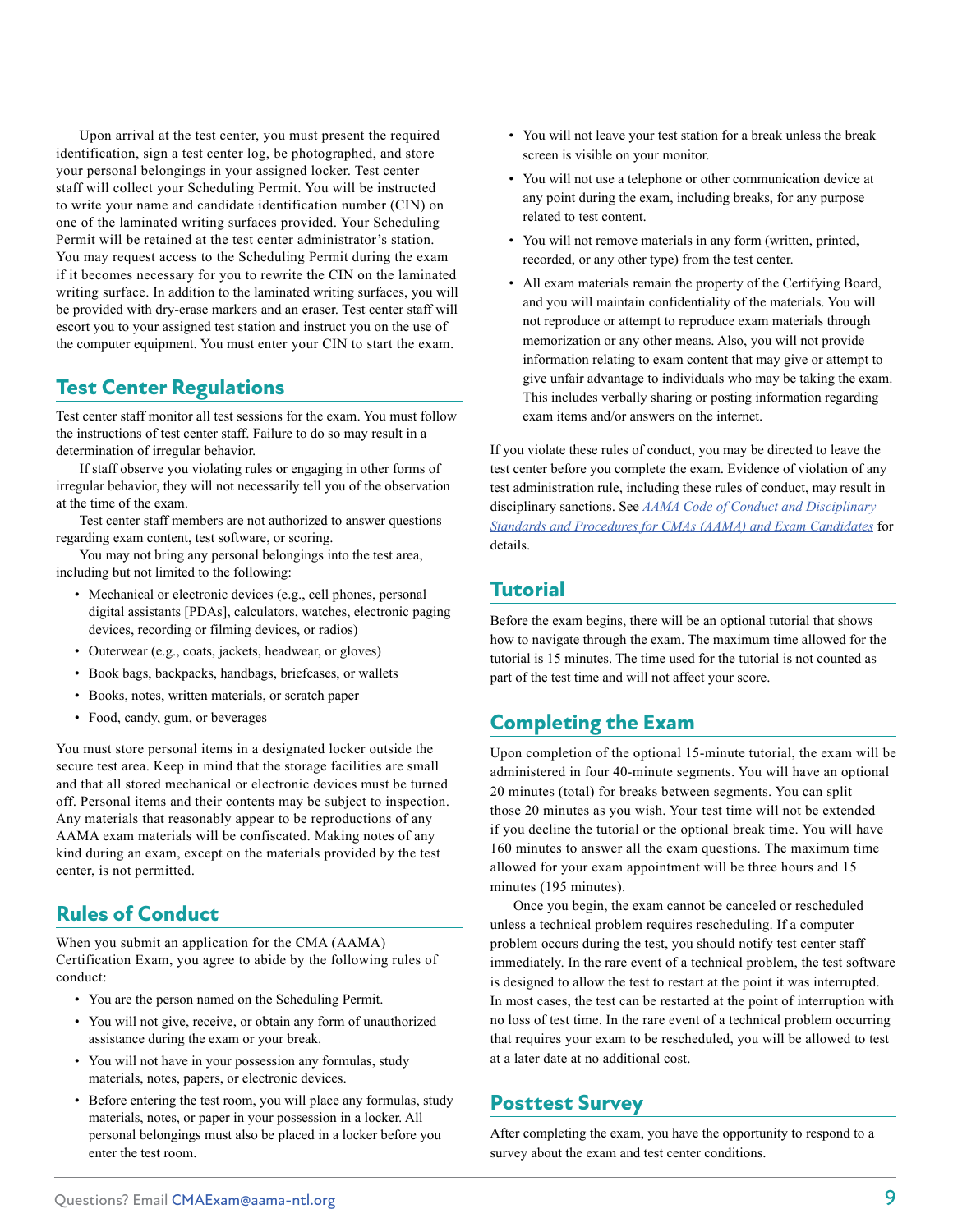# **On-Site Pass/Fail Notification**

An official pass/fail notification will be provided to you immediately upon your completion of the exam. A pass result for completing students and recent graduates is not verification of CMA (AAMA) certification. *(See "Official Score Notification.")* 

# **Official Score Notification**

Candidates who have fulfilled all application requirements will be mailed an *official* exam score report within three weeks after the exam date. The passing score reflects the minimum score that must be achieved to pass the exam. The Certifying Board established the minimum passing score based on universally accepted psychometric methodology and reserves the right to change the minimum passing score as appropriate.

The official exam score report will include your percentile rank in the General, Administrative, and Clinical content areas to help you interpret your exam performance and identify areas of strength and weakness.

Candidates who pass the exam and receive official notification of their scores will be awarded the CMA (AAMA) credential.

# **Withholding/Withdrawing Official Score Notification and CMA (AAMA) Certification**

In order to receive your official score notification, you must fulfill all CMA (AAMA) Certification Exam application requirements. If you apply under Category 1, you will not receive an official score report or be awarded the CMA (AAMA) credential until your program director verifies that you took the CMA (AAMA) Certification Exam no earlier than 30 days prior to completing all formal program requirements, including the practicum. *(See "Candidate Eligibility Categories," "Required Documentation," and "Verification of Program Completion.")* 

If documentation to verify eligibility to receive official scores is not submitted within four months after the date of your exam, you will not receive your certification/recertification status and your scores will not be released to you. You must then reapply for the exam and pay the exam fee.

The Certifying Board reserves the right to void, withhold, or withdraw exam results if, upon investigation, violation of Certifying Board regulations is discovered. Candidates and program directors are expected to fully cooperate with any investigation.

# **Verification of Exam Results**

If you question your results and wish to have your exam rescored, you must notify AAMA Certification Department staff in writing within 30 days from the date that you receive your official score notification. A \$75 fee (payable only by money order, credit or debit card, cashier's or certified check, or institution check) must be enclosed with your request. Neither the content nor the answers for specific test items are released or disclosed. Incorrect responses will not be reported when requesting a review. A rescoring only determines if the original result was correct or incorrect.

# **Certificate and Wallet Card**

Candidates who pass the exam **before June 1, 2021,** and receive official notification of their scores will be mailed a certificate and wallet card denoting their CMA (AAMA) certification status within approximately six weeks after the exam date. The candidate's name will appear on the certificate and wallet card exactly as it appears on the exam application form. Contact the AAMA Certification Department if these items are not received after the six-week processing period to avoid paying the standard fees—\$20 (certificate) and \$5 (wallet card).

**On and after June 1, 2021,** candidates who pass the exam will receive a digital badge instead of a paper certificate. CMAs (AAMA) may print wallet cards via their BadgeCert account. Digital badging is cutting-edge technology that allows CMAs (AAMA) to securely—and quickly—share their credential across the web, on resumes, in email signatures, and via social media outlets to celebrate and validate their achievement.

# **CMA (AAMA) Recertification Requirements**

To give evidence of continuing competency and knowledge and thus better protect patients, medical assistants who have been awarded the CMA (AAMA) credential are required to recertify every 60 months. All newly certified and recertifying CMAs (AAMA) will be current for 60 months from the end of the calendar month of initial certification or most recent recertification. Current status is required in order to use the credential.

CMAs (AAMA) can recertify via the exam or continuing education method. See the *[CMA \(AAMA\) Recertification by Continuing Education](https://www.aama-ntl.org/docs/default-source/recertification-by-continuing-education/recert-by-ce-app.pdf)  [Application](https://www.aama-ntl.org/docs/default-source/recertification-by-continuing-education/recert-by-ce-app.pdf)* for details on the continuing education method. Obtain information about recertifying your CMA (AAMA) credential from the AAMA website or by calling 800/228-2262.

# **Employer Verification of CMA (AAMA) Status**

Certification status is a matter of public record and may be released. Employers may verify the CMA (AAMA) certification status of current or potential medical assistant employees on the AAMA website. Due to the excellent reputation of the credential, greater numbers of employers prefer or even require that their medical assistants be CMA (AAMA) certified.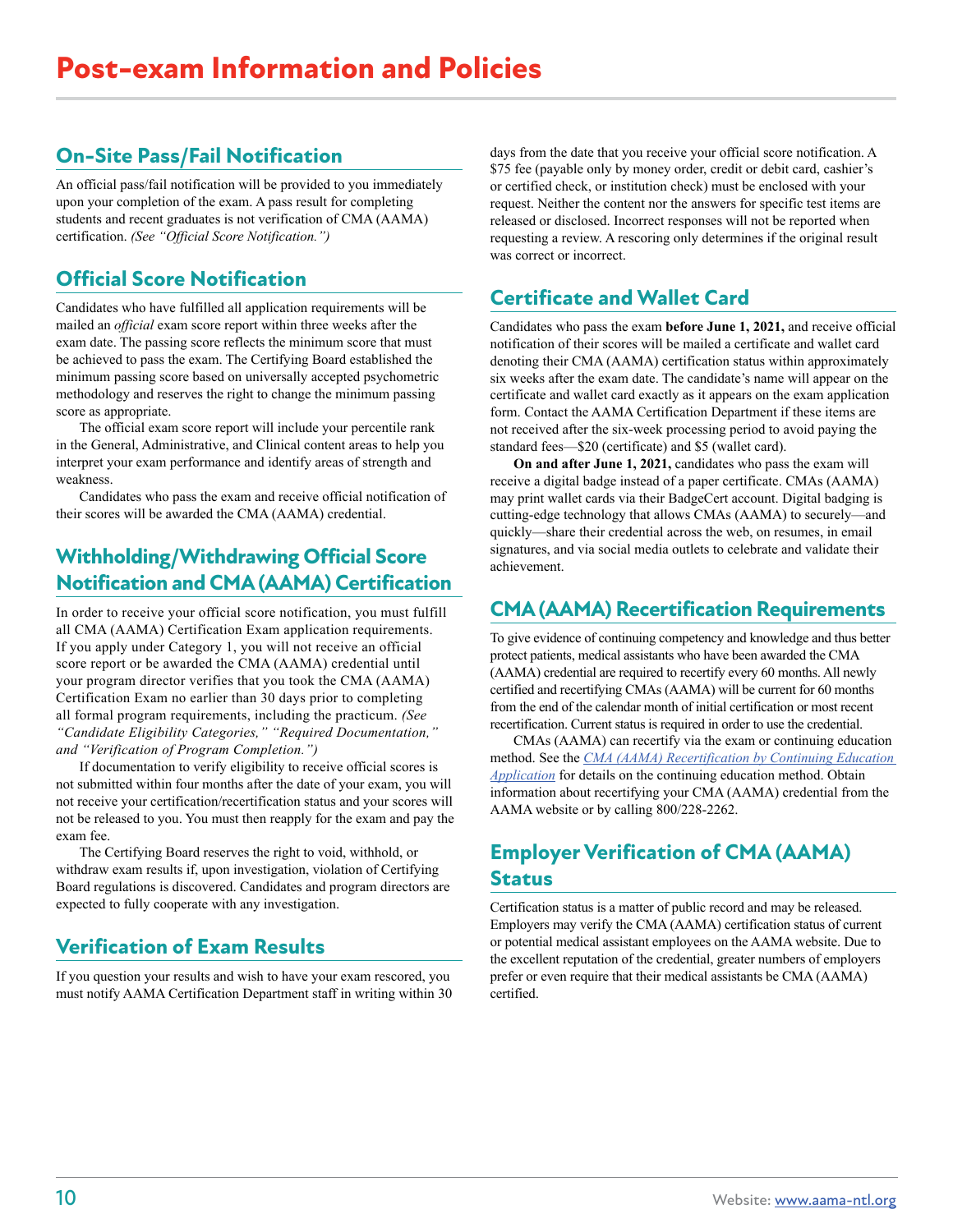#### *Step 1. Verify that you are eligible for the exam.*

Review eligibility categories to ensure that you are eligible for the exam. To find out if your program is CAAHEP or ABHES accredited, contact the AAMA Certification Department at 800/228-2262 or check the [CAAHEP and ABHES Accredited](https://www.aama-ntl.org/medical-assisting/caahep-abhes-programs) [Programs](https://www.aama-ntl.org/medical-assisting/caahep-abhes-programs) webpage on the AAMA website (www.aama-ntl.org).

#### *Step 2. Review all exam policies and information.*

When you submit your application, you are acknowledging that you have reviewed and accept all provisions under "Applicant Agreement" and that you will abide by all the policies set forth in this document, so it is important to read them thoroughly.

#### *Step 3. Gather your documentation.*

Gather the appropriate documentation for your eligibility category as outlined under "Required Documentation."

#### *Step 4. Determine start date for 90-day testing period.*

Select the date that you wish your 90-day testing period to begin. This will determine when you should apply for the exam. *(See "Ninety-Day Testing Period" and "Application Timelines.")* 

#### *Step 5. Monitor your email.*

Use an email address that will be valid for the next year (school email addresses often are closed after graduation). Add CMAExam@aama-ntl.org to your approved email list. Check your spam or junk email folder for emails from "CMA Exam."

#### *Step 6. Apply for the exam.*

Complete the paper application on the last page or apply online at www.aama-ntl.org. Submit the application and your candidate fee and include any documentation you gather in Step 2. Retain a copy of the completed application and documentation for your records. If you mail your application, send only the last page of this application. Those applying through the alternate eligibility pathway should apply online via the Certification [Exam Eligibility Pilot Program](https://www.aama-ntl.org/cma-aama-exam/eligibility-pilot-program) webpage.

#### *Step 7. Make name, email, and postal address corrections on a timely basis.*

*(See "Candidate Name/Address Specifications" and "Test Center Identification Requirements.")* 

#### *Step 8. Schedule your exam.*

Schedule your exam appointment as soon as possible after printing your Scheduling Permit. *(See "Appointment Scheduling" and "Exam Date Scheduling.")* 

#### *Step 9. Prepare for the exam.*

Refer to "Study Suggestions." Also, thoroughly review the "Test Center Scheduling and Policies," so that your test session goes smoothly.

#### *Step 10. Complete the exam.*

After you have completed your exam, you will receive a pass/fail notification.

#### *Step 11. Watch for your official score reports.*

You'll receive your official exam scores within three weeks of your exam date pending verification of program completion and/or fulfillment of all application requirements. *(See "Post-exam Information and Policies.")* 

#### *Step 12. Watch for your certificate.\**

If you pass and are allowed to receive an official score report, your certificate and a wallet card will be mailed within approximately six weeks after your exam date. CMA (AAMA) certification is valid for a 60-month period. *(See "CMA (AAMA) Recertification Requirements.")*

*\*If you certify on or after June 1, 2021, you will receive a digital badge instead of a paper certificate. (See "Certificate and Wallet Card.")*